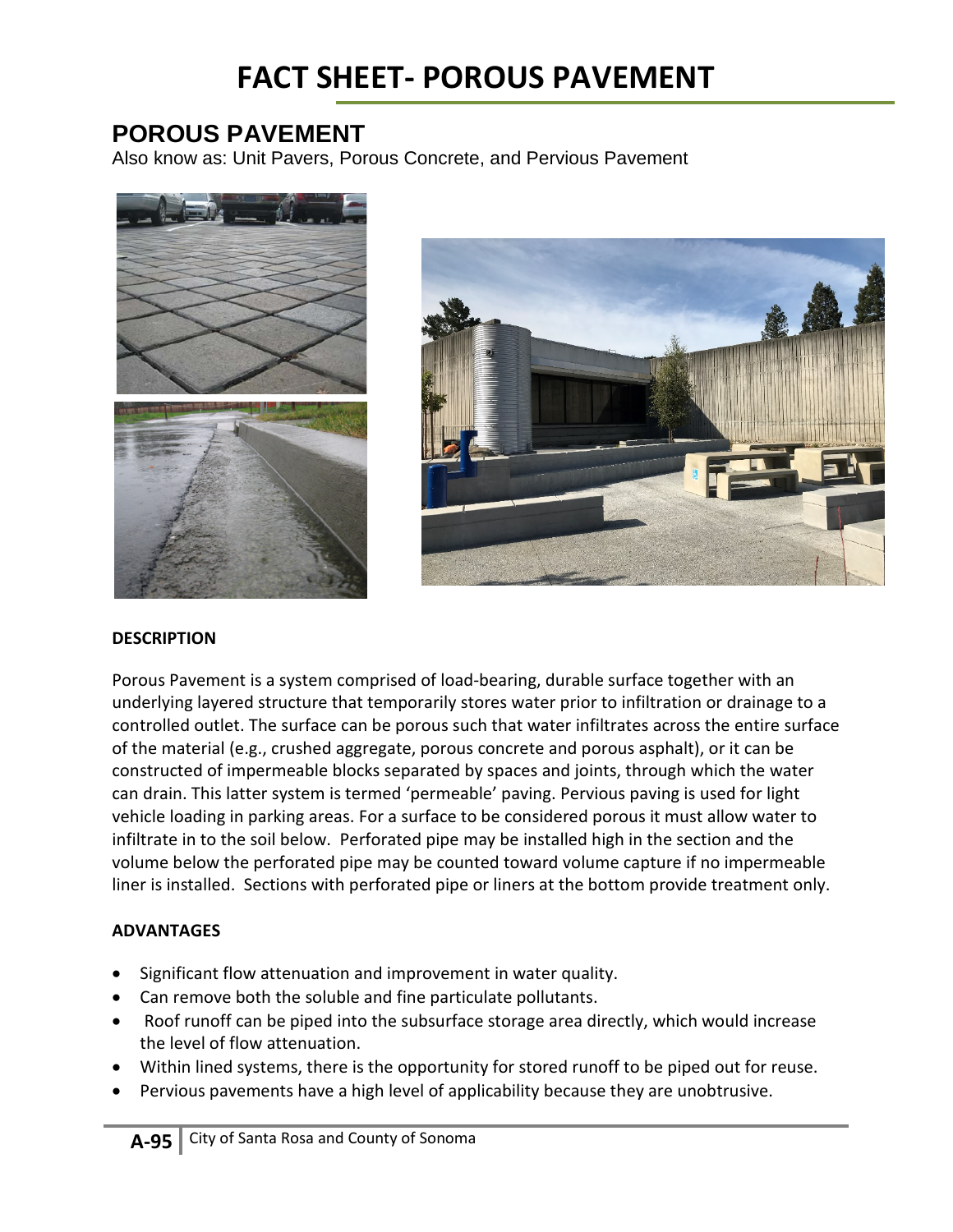#### **LIMITATIONS**

- Can become clogged if improperly installed or maintained. However, this problem is minimized by the ease with which small areas of paving can be cleaned or replaced when blocked or damaged.
- Use should be limited to car parking areas and other lightly trafficked or nontrafficked areas. Pervious surfaces are currently not considered suitable for roadways within the public right-of-way.
- Prohibited in areas of known contamination. If soil and/or groundwater contamination is present on the site or within a 100' radius of the proposed location, the North Coast Regional Board review and approval is required.
- Do not use in areas of slope instability where infiltrated storm water may cause failure. Slope stability shall be determined by a licensed Geotechnical Engineer.
- Do not use in locations that can negatively impact building foundation or footings. Location shall be approved by a licensed Geotechnical Engineer.

#### **KEY DESIGN FEATURES**

- The subgrade should be able to sustain traffic loading without excessive deformation.
- The granular capping and sub-base layers should give sufficient loadbearing to provide an adequate construction platform and base for the overlying pavement layers.
- Pervious pavements require a single size grading to create voids for infiltration. The choice of materials is therefore a compromise between stiffness, permeability and storage capacity.
- Because the sub-base and capping will be in contact with water for extended periods, the strength and durability of the aggregate particles when saturated and subjected to wetting and drying should be assessed.
- Pervious concrete shall be designed and installed as described by the current version of CalTrans "Pervious Pavement Design Guidance."
- Must be installed under the supervision of a Certified Craftsman level contractor.

#### **SIZING DESIGN- GOAL AND REQUIREMENTS**

- **For all projects:** The treatment component requires that all of the runoff generated by this water quality design storm from impermeable surfaces must be treated on site for the pollutants of concern.
- *For projects that increase the amount of impervious surface, but create or replace less than a total of one acre:* The **Delta Volume Capture** component requires that any increase in volume due to development for the water quality design storm must be